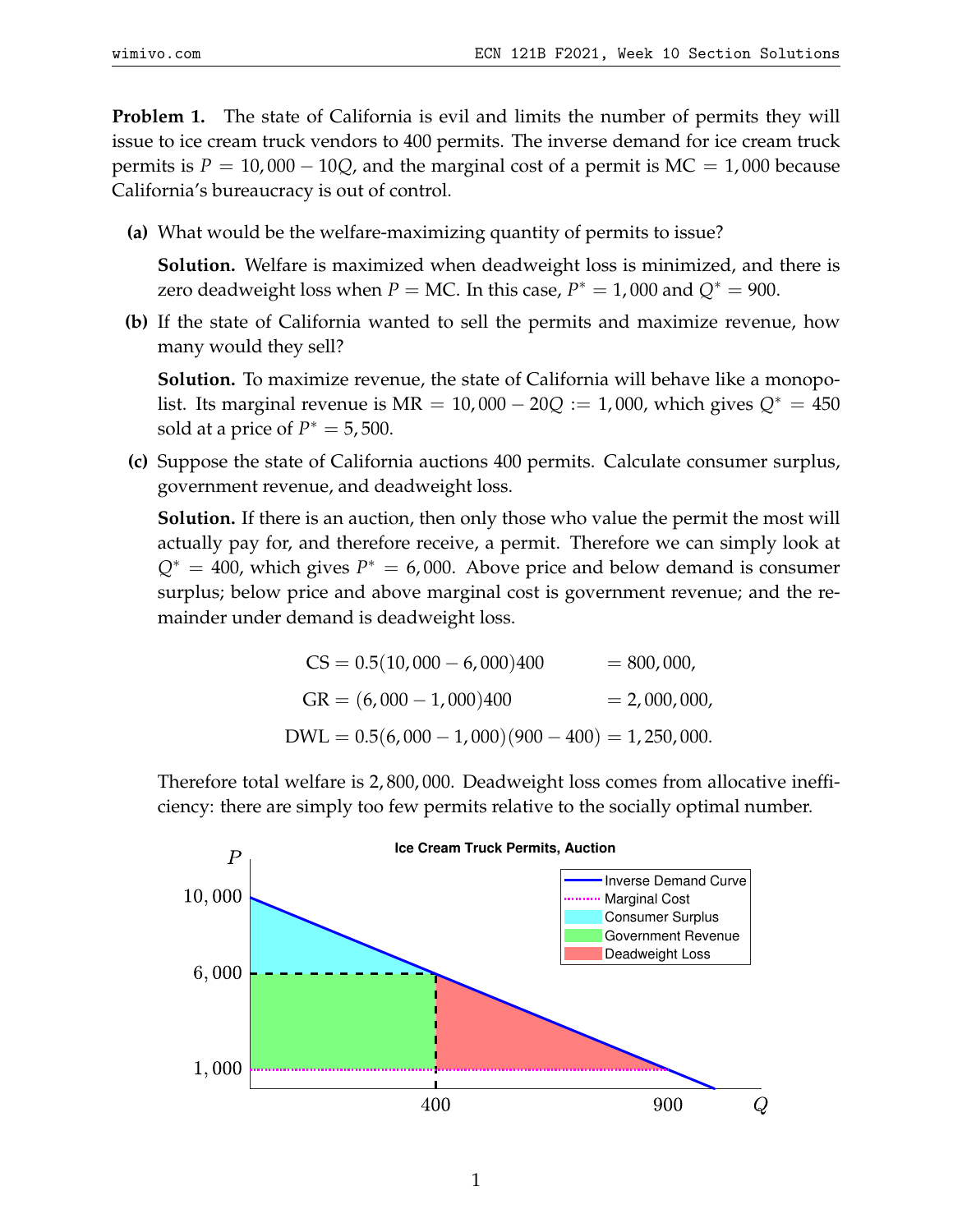**(d)** As an alternative, the state of California considers a lottery in which all interested ice cream vendors—those who would have purchased a permit without the government limitation as in part (a)—would apply for a permit. The 400 permits would be randomly allocated to ice cream vendors, which cannot be traded. Relative to part (c), how would consumer surplus and welfare change?

**Solution.** The state of California will allow any of the 900 ice cream vendors with a valuation no less than marginal cost to enter the lottery, but only 400 of those ice cream vendors will actually be given a permit. The important insight is that the lottery does not necessarily give the highest-valuation ice cream vendors the permit (it's random), which creates Pareto inefficiency in addition to allocative inefficiency.

Because only a random 4/9ths of the tenable ice cream vendors will actually obtain a permit, the lottery winners can be visualized by rotating the inverse demand curve inwards (i.e. quantity shrinks).

$$
CS = 0.5(10,000 - 1,000)400 = 1,800,000,
$$
  
DWL = 0.5(10,000 - 1,000)(900 - 400) = 2,250,000.



Consumer surplus has increased by one million, but total welfare has fallen by one million. The loss in total welfare is due to the fact that some people who value the permit highly do not actually receive it since the lottery randomizes who actually receives it (i.e. Pareto inefficiency). If resale were possible, then the low-valuation lottery winners would just sell the permit to a higher-valuation lottery loser and we'd end up with welfare equivalent to part (c).

**Problem 2.** Two firms compete in a Bertrand market to produce a good. Inverse demand is given by  $P = 120 - Q$ , and the marginal cost of each firm is given by MC = 40.

**(a)** How much of the good is produced by each firm in (unregulated) equilibrium?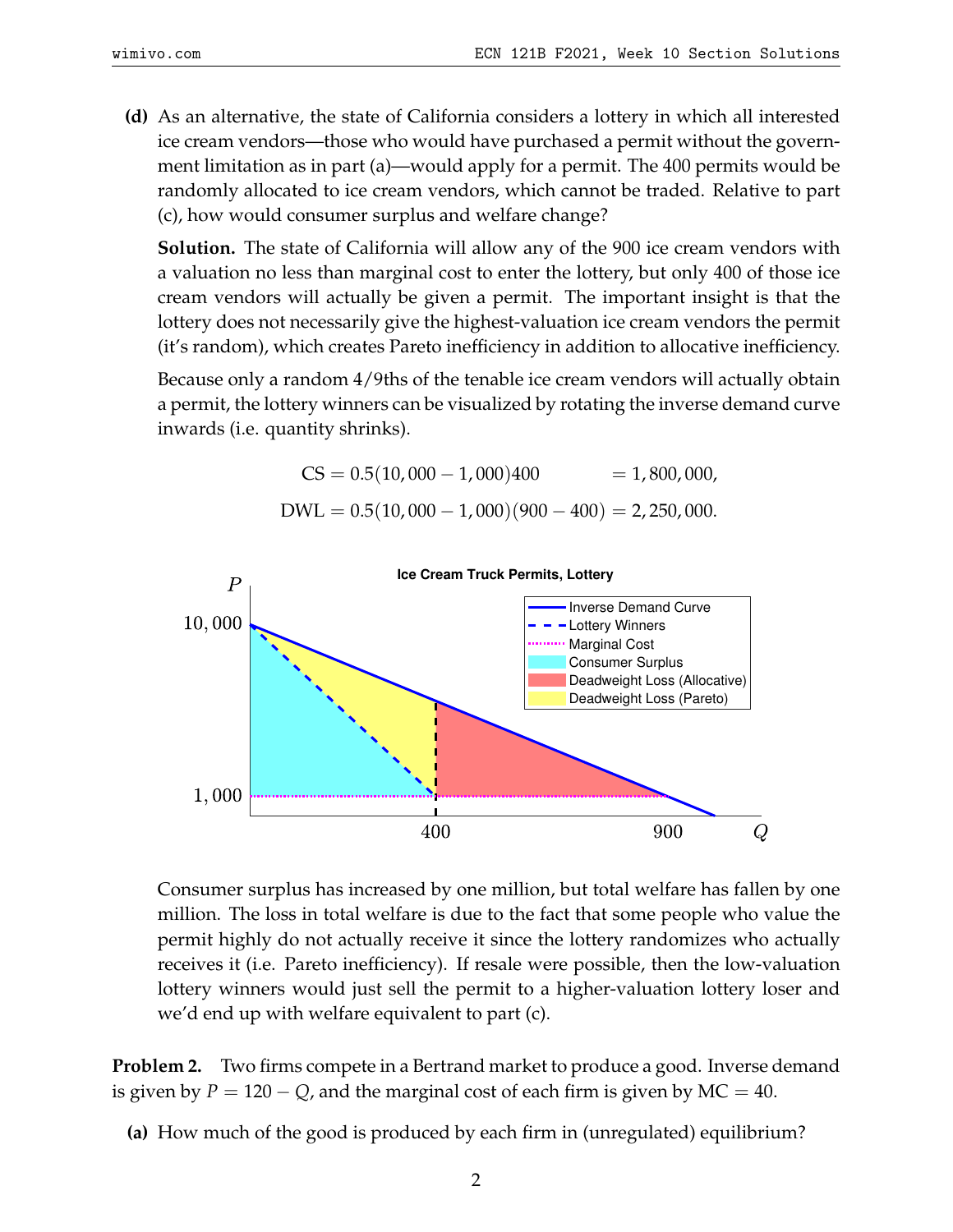**Solution.** Bertrand implies  $P^* = MC = 40$ . Then from  $40 = 120 - Q$ , we get *Q*<sup>∗</sup> = 80. So each firm produces 40 individually.

**(b)** The production of the good generates an externality that depends on the amount produced. The marginal external costs (i.e. the externality) is given by MEC  $= Q$ , so the marginal social costs for the industry are MSC  $=$  MC  $+$  MEC  $=$  40  $+$  Q. What is the socially optimal price and quantity?

**Solution.** The socially-optimal quantity is produced when MSC intersects the demand curve, i.e. where  $40 + Q = 120 - Q$ , which gives  $Q^* = 40$ . It follows that the socially-optimal price is  $P^* = 120 - 40 = 80$ .

**(c)** Given your answers to part (b), what is the deadweight loss of the unregulated market in part (a)?

**Solution.** We've determined from part (b) that the socially-optimal production is  $Q = 40$ . When unregulated as in part (a), production is  $Q = 80$ , that is, too much is produced. The deadweight loss from overproduction is the area below MSC and above inverse demand from  $Q = 40$  up to  $Q = 80$  (i.e. the interval of overproduction), calculated to be DWL =  $0.5(120-40)(80-40) = 1600$ .



**(d)** What is the optimal Pigouvian tax to charge the two Bertrand competitors?

**Solution.** Without any tax, Bertrand firms produce a total of *Q* = 80 at a price of  $P = 40$ . We want them to produce  $Q = 40$  at a price of  $P = 80$ . Because the sociallyoptimal price is 40 higher, that means we need a Pigouvian tax of  $t = 40$  per unit produced, which increases the (private) marginal cost per unit up to 80.

**(e)** Would your answer to part (d) change if the two firms were instead a monopoly? If not, briefly explain why not. If so, what is the optimal tax?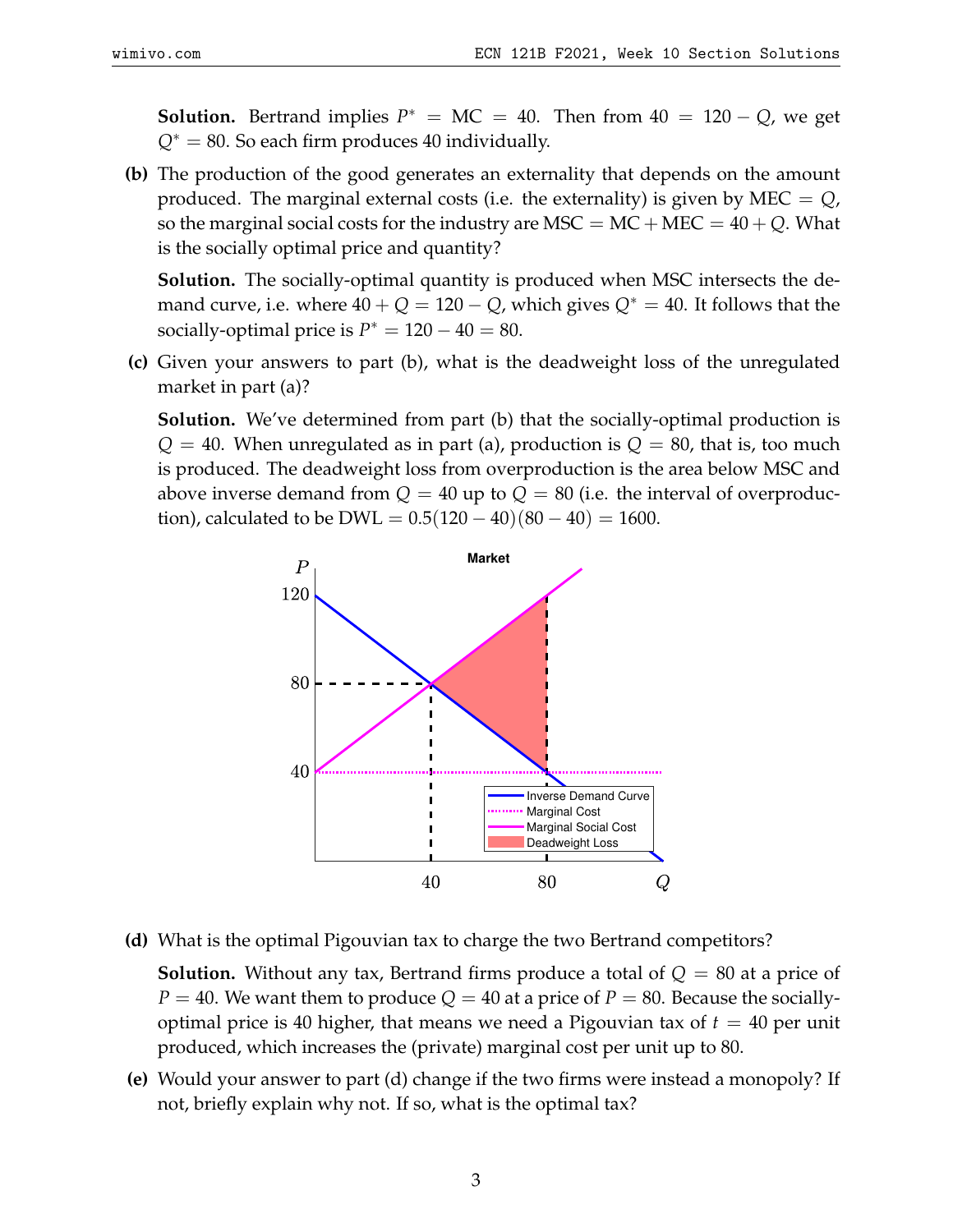**Solution.** A monopoly sets  $MR = MC$ . Total revenue is  $TR = 120Q - Q^2$ , so  $MR = 120 - 2Q$ . Therefore the monopoly sets  $120 - 2Q = 40$ , which yields  $Q^* = 40$ and  $P^* = 120 - 40 = 80$ . Oh look, the monopoly is already producing at the socially-optimal quantity. The negative externality suggests overproduction; the monopoly suggests underproduction; and in this case those two forces exactly cancel each other out, no tax needed.

**Problem 3.** Energy companies deliver natural gas to residential consumers.

**(a)** The federal government decides to tax air pollution created when natural gas is burned. Assume that the marginal cost of abatement and the marginal benefit of abatement curves are respectively given by MBA =  $200 - 2A$  and MCA =  $20 + A$ , where *A* is abatement measured in tons. What tax should the government set?

**Solution.** Social welfare is maximized when the marginal benefit of abatement equals the marginal cost of abatement. In this case, when  $200 - 2A = 20 + A$ , which gives  $A^* = 60$ . Plug this in for *A* in either MBA or MCA and you get  $t^* = 80$ . This says that 60 tons of pollution should be cleaned up at a cost (i.e. tax) of \$80 per ton.

**(b)** Suppose that instead of the tax you just calculated, the government sets a tax rate of \$100/ton. Draw a diagram illustrating the deadweight loss and calculate the size of deadweight loss.

**Solution.** At the tax of \$100, too much pollution is being abated relative to the socially-optimal level: the cost exceeds the benefit, so there is deadweight loss. The DWL triangle has area DWL =  $0.5(100 - 40)(80 - 60) = 600$ .



**(c)** Suppose the company emits 200 tons of pollution before any policy is put into place. How many tons of pollution should be permitted to maximize social welfare? What